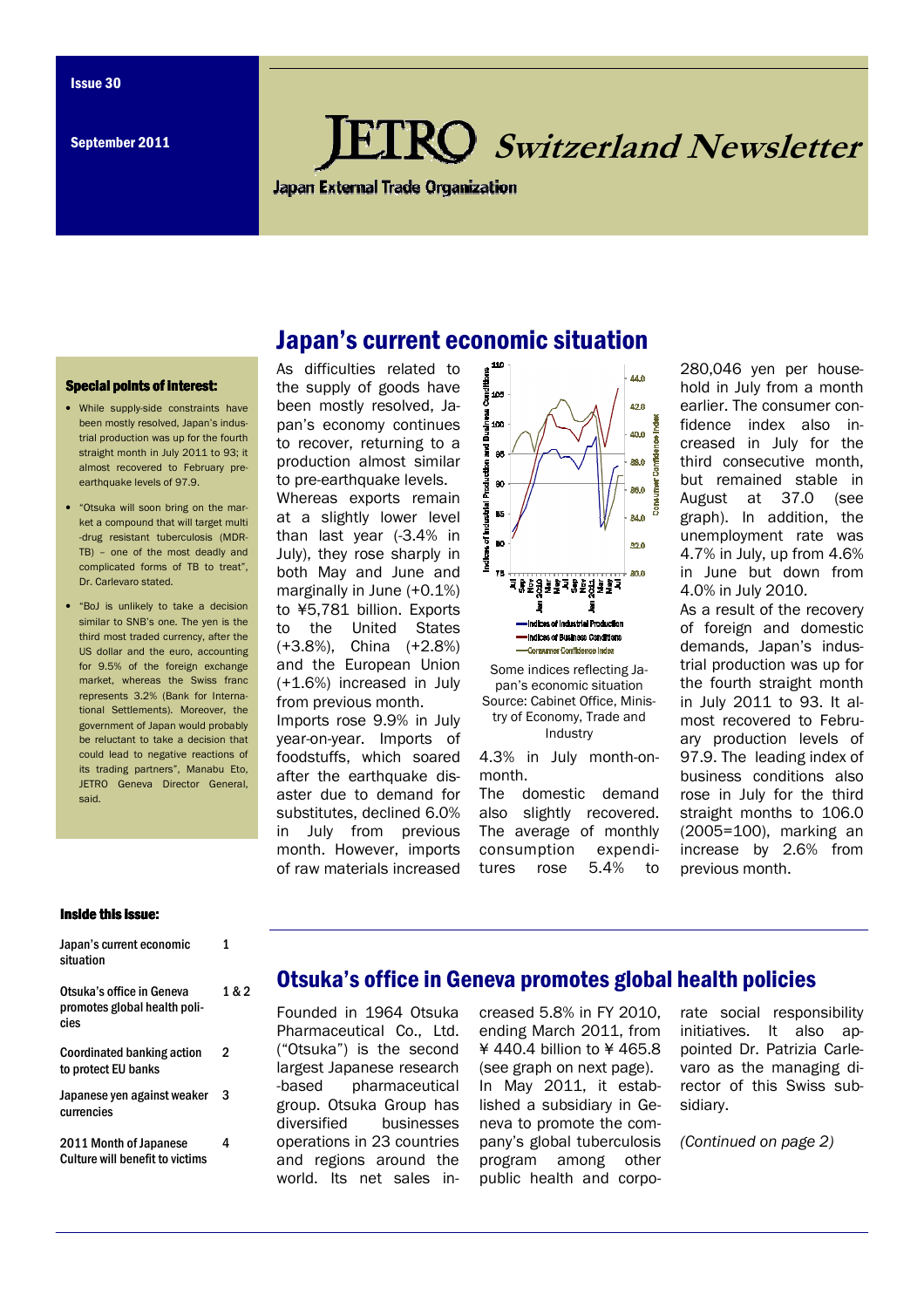

Financial situation of Otsuka Pharmaceutical Co., Ltd.

### Otsuka's office in Geneva promotes global health policies

(Continued from page 1)

Dr. Carlevaro has extensive experience working with international organizations, having served the UN Children's Fund (UNICEF) and the UN Industrial Development Organization. She was also the Head of the International Aid Unit at Lilly, a US-based pharmaceutical group.

### International platform in Geneva

"Otsuka wants to build an international platform to promote the company's global tuberculosis program and others. As an international and cosmopolitan city, hosting a large number of international organizations, including the World Health Organization, World Trade Organization and a number of Non-Governmental Organizations (NGOs), it makes sense to open the office in Geneva", Dr. Carlevaro said.

"Our objective is to help develop a strategy for the promotion of Otsuka's global tuberculosis program. This includes launching public health programs that will be supported by the company,



Dr. Patrizia Carlevaro, Managing Director, Otsuka SA

generating increased public awareness of TB diagnosis and treatment around the world and creating partnership alliances with NGOs, academics, scientists and many others", she further explained. Otsuka just joined in June 2011 the International Federation of Pharmaceutical Manufacturers and Associations (IFPMA).

### Otsuka's new drug against tuberculosis

Otsuka researches, develops, manufactures and sells pharmaceutical and nutritional products. It focuses on the fields of the central nervous system (CNS), oncology, cardiovascular, digestive and respiratory systems, infectious

disease, ophthalmology and dermatology.

Tuberculosis affects about 9 million people around the world and is responsible for the death of 1.7 million people per year. So far, its medical treatment requires a cocktail of drugs that patients have to take for a six-month to two-year period. Failure to take the drugs correctly or adhere to this strict regimen has led to the spread of multidrug resistant forms of tuberculosis (MDR-TB).

In addition, the disease is spreading in some developing countries, especially among people who have HIV/AIDS. It has appeared again in some developed countries, like Italy and the United Kingdom.

Tuberculosis is a neglected disease. Whereas few companies carry out significant research on this disease, Otsuka has made research on tuberculosis a priority for over 30 years. It is today recognized as the main private funder of tuberculosis drug development.

As a result, "Otsuka will soon bring on the market a compound that will target multi-drug resistant tuberculosis (MDR-TB) – one of the most deadly and complicated forms of TB to treat", Dr. Carlevaro stated.

### Coordinated banking action to protect EU banks

Lehman Brothers collapse, five central banks decided a coordinated action to restore confi-

Exactly three years after and to avoid fears of credit lions of US dollars into the dence in the ability of EU land and US Federal Rebanks to provide loans, serve will inject jointly bil- ber 12. crunch in the euro zone. Bank of Japan, Swiss National Bank, European Central Bank, Bank of Eng-

European monetary system. They will provide USdollar loans at fixed interests in three auctions, first one taking place on Octo-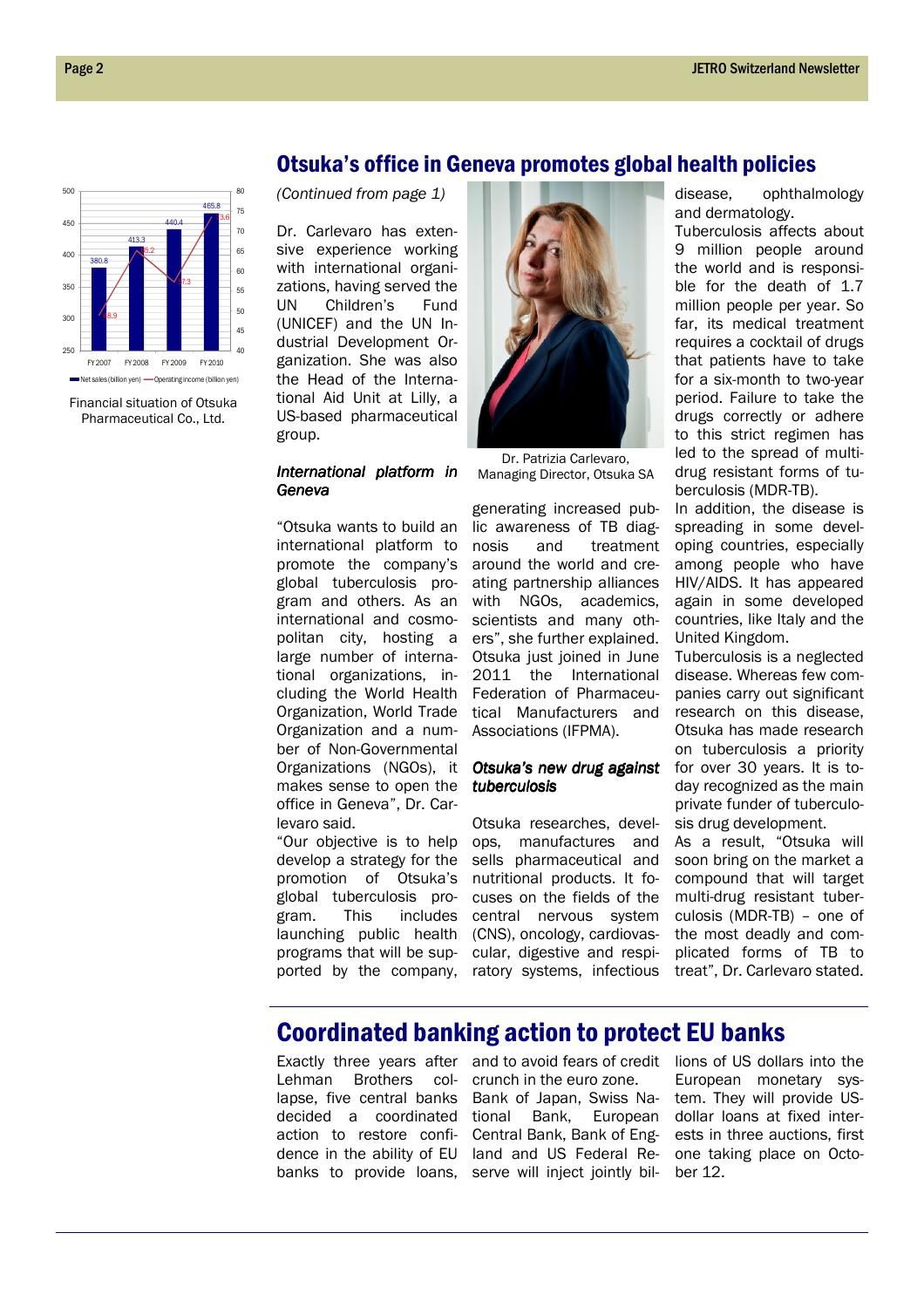## Japanese yen against weaker currencies

Whereas Swiss National Bank has set on September 6 a minimum Swiss franc exchange rate to limit its appreciation against the euro, the Japanese yen continues to fluctuate and to appreciate. Founded in 1871 to replace the Ryo, the value of the yen against the dollar was fixed after the Second World War until 1973. Despite several interventions of the Bank of Japan's (BoJ) and low interest rates, yen's value rose in the 1970s and 1990s, reaching a peak under 80 yen per dollar in April 1995.

### Against weaker currencies

In a context of sovereign debts crisis in the United States and European Union, and of financial market turmoil, the value of the dollar and the euro are declining. The yen reached a 15-year high at about ¥76 per dollar on August 19, 2011. The yen is also high against the euro. Whereas it was traded over ¥169 per euro in July 2008, it is nowadays exchanged at less than ¥105 against the euro. This evolution remains nevertheless modest compared to the change that occurred after 1973 and 1979 oil shocks.

In addition, the value of the Korean won and Chinese yuan (fixed rate against the dollar) remains very low against the yen. Unlike Switzerland, Japan's debt is very high over 220% of its gross GDP (International Mone-

tary Fund). However, as Japanese public bonds are mainly held by domestic institutions and individuals, investors remain confident. For instance, decision of rating agency Moody's to downgrade Japan's government rating from Aa2 to Aa3 on August 24, 2011, had little impact on financial markets.

### Challenges for Japan's economy economy

As Japan is an exporting economy too, the low value of foreign currencies, especially ones of its main competing economies (Korea and China), is a serious issue for Japanese exporters. According to a survey carried out by research firm Teikoku, 12.6% of exporting companies are expanding and setting up production sites overseas in response to the strong yen. This study also shows that 67.6% of companies see yen's appreciation as unfavorable. Large industrial groups are also affected. For example, Toyota Motor Corp. recently announced its decision to gradually increase its "Camry" production abroad to reduce its exposure to currency market fluctuations.

However, this issue can be challenged by a large number of Japanese firms, of which factories are located outside Japan, for example in China and India. Nevertheless Japanese firms cannot relocate all their activities in foreign countries: they have to keep in Japan their core businesses, for example their R&D department.

#### How to tackle this issue?

BoJ is unlikely to take a decision similar to SNB's one. The yen is the third most traded currency, after the US dollar and the euro, accounting for 9.5% of the foreign exchange market, whereas the Swiss franc represents 3.2% (Bank for International Settlements). Moreover, the government of Japan would probably be reluctant to take a decision that could lead to negative reactions of its trading partners.

BoJ decided on August 29, 2011, to inject additional ¥10 trillion liquidity into the economy and to keep key interest rate at 0.1%. The government of Japan also took actions to encourage Japanese firms to accumulate dollar-based investment funds and will provide incentives to prevent relocation of activities. However, it will probably not implement a largescale support program, since significant funds will serve for the reconstruction of the Tohoku region; it would also be reluctant to provide subsidies that would only aimed at overcoming the strong yen challenges.

Japan's authorities have therefore no other choices than taking conventional measures to face this outstanding challenge.

Manabu Eto, JETRO Geneva Director General



-YEN/EUR - YEN/CHF - YEN/USD - YEN/1000WON

Sources: Bank of Japan, European Central Bank, Swiss National Bank and Bank of Korea



Source: Bank for International **Settlements**